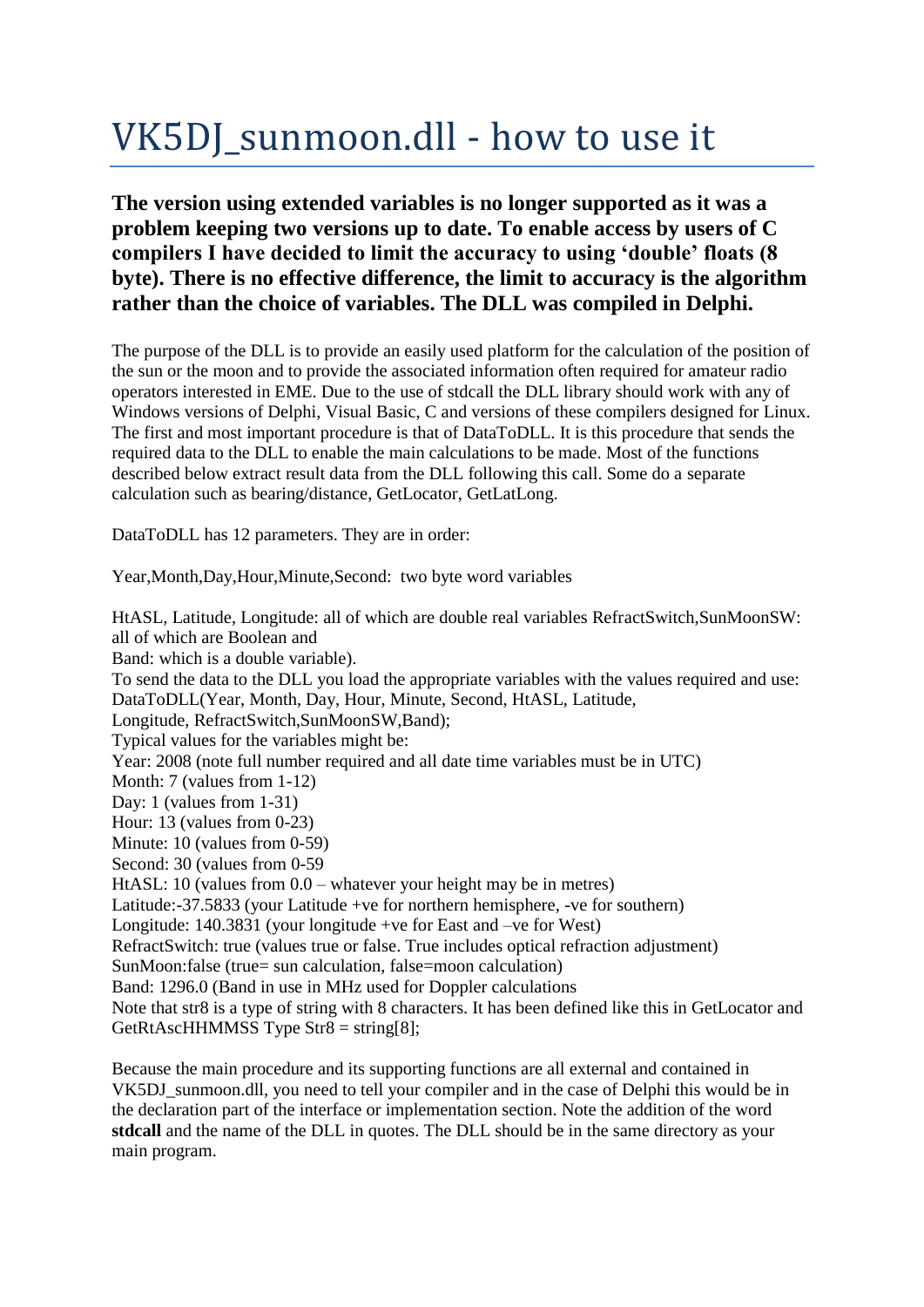### **The procedures and functions are first declared in your unit like this:**

Procedure **DataToDLL**(Year,Month,Day,Hour,Minute,Second:word; HtASL, Latitude, Longitude:double; RefractSwitch,SunMoonSW:boolean;Band:word); StdCall; external 'VK5DJ\_sunmoon.dll'

function GetElevation:double; stdcall; external 'VK5DJ\_sunmoon.dll'

function GetAzimuth:double; stdcall; external 'VK5DJ\_sunmoon.dll'

function GetDoppler:double; stdcall; external 'VK5DJ\_sunmoon.dll'

Function GetLibration:double;stdcall;external 'VK5DJ\_sunmoon.dll'

function GetDistance:double; stdcall; external 'VK5DJ\_sunmoon.dll'

function GetAngularDiam:double; stdcall; external 'VK5DJ\_sunmoon.dll'

function GetRightAsc:double; stdcall; external 'VK5DJ\_sunmoon.dll'

function GetRtAscHHMMSS:str8; stdcall; external "VK5DJ\_sunmoon.dll"

function GetDeclination:double; stdcall; external 'VK5DJ\_sunmoon.dll'

function GetDecTopo:double; stdcall; external 'VK5DJ\_sunmoon.dll';

function GetDXdistance(Longitude,Latitude,RemoteLong, RemoteLat:double;Dist\_B:boolean): double; stdcall; external 'VK5DJ\_sunmoon.dll'

function GetPolarity:double; stdcall; external 'VK5DJ\_sunmoon.dll'

function GetDB:double; stdcall; external 'VK5DJ\_sunmoon.dll'

function GetLocator(Latitude,Longitude:double):str8; stdcall; external 'VK5DJ\_sunmoon.dll'

function GetLatLong(Locator:Str8; LatOrLong:boolean):double; stdcall; external 'VK5DJ\_sunmoon.dll'

function GetVersion:double; stdcall; external 'VK5DJ\_sunmoon.dll';

function GetMoonIllum:double; stdcall; external 'VK5DJ\_sunmoon.dll';

function GetMoonPhase:double; stdcall; external 'VK5DJ\_sunmoon.dll';

### **Notes**

In this document I have split the listings of the main procedure DataToDLL, function GetDXDistance, and GetLatLong across several lines for legibility reasons. Depending on your compiler this may be allowable or each may need to be placed as one long line. Be careful that you include the required punctuation.

In GetLocator and GetRtAscHHMMSS there is a type of "Str8" used. This is typed as Str8=String[8];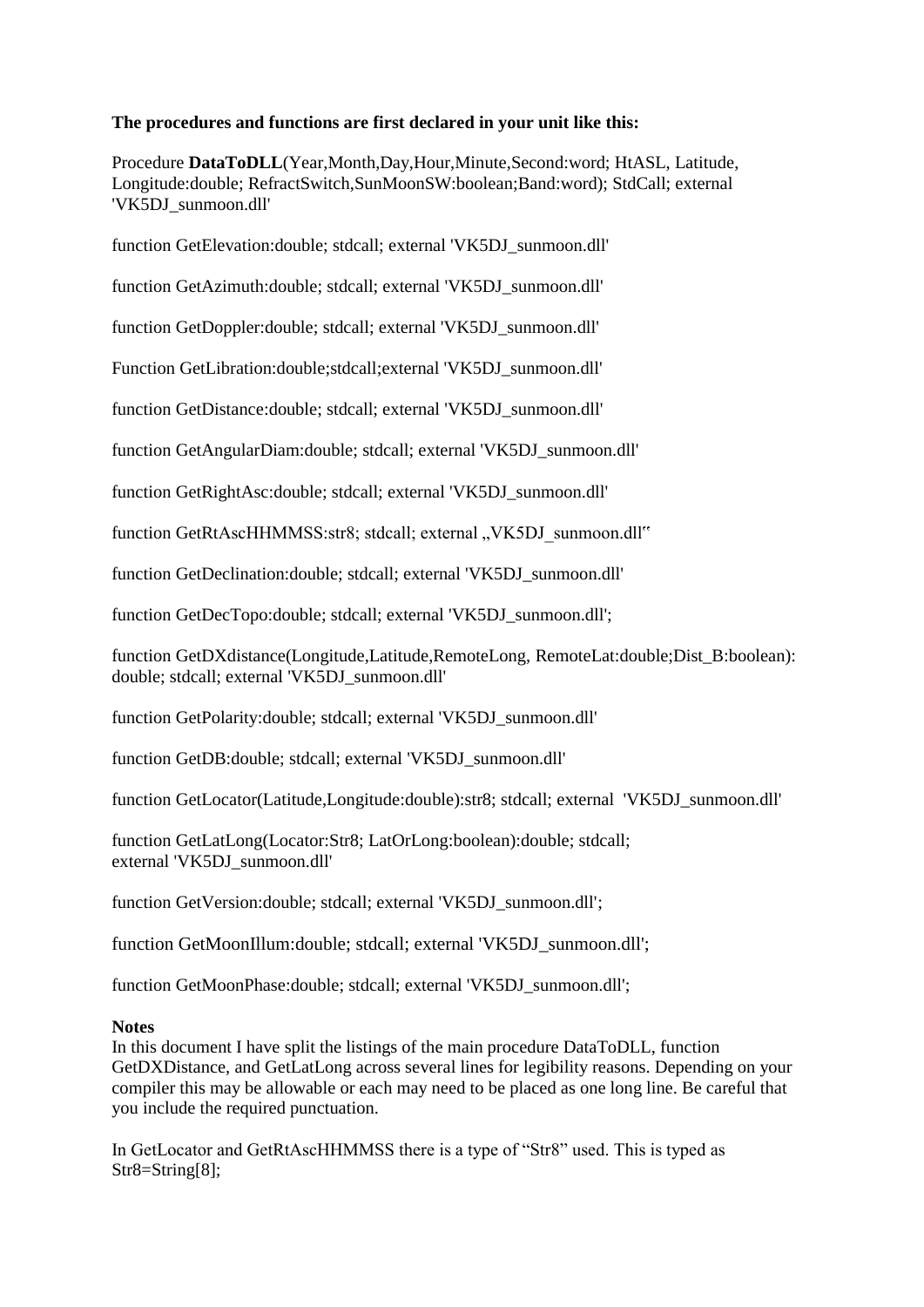When the main procedure DataToDLL is called the sun or moon calculations are performed and data is created and stored in the DLL library.

To extract the data you call the appropriate functions:

function **GetElevation**:double; returns the elevation of the object from your home location in degrees in a double variable. When printing this to screen you should round it to no better than the nearest 0.01 degree.

function **GetAzimuth**:double; returns the azimuth of the object from your home location in degrees in a double variable. When printing this to screen you should round it to no better than the nearest 0.01 degree.

function **GetDoppler**:double; returns the Doppler shift home/home if DataToDLL call was loaded with home data, and it returns the Doppler shift DX/DX if the DataToDLL call was loaded with the remote station data. Each shift is doubled from the perspective of the station concerned as listening to his/her own signal.

To calculate the mutual Doppler shift the single direction shifts are taken into account, added and averaged. See my sample program TestDLL. Note that to obtain the required data for both the home station and the DX station the procedure DataToDLL must be called with the appropriate information before reading back the Doppler shift. Each read provides the doubled Doppler shift as if the station was hearing its own echoes. The Doppler shift between Home and DX is then calculated using something like this:

DopplerHome\_DX:= DopplerHome/2 +DopplerRemote/2

Internally Doppler uses a time period 1 minute earlier, the current time and the time forward 1 minute to calculate the difference in distance between the moon and the station. This distance difference is turned into a Doppler shift using the speed of light and the frequency in use.

The **GetDoupler**:double**;** returns the value of Doppler into the double variable Doppler.

function **GetLibration**:double; returns the libration expressed as spread in Hertz of a received frequency

function **GetDistance**:double; returns the distance to the sun/moon in kilometres.

function **GetAngularDiam**:double; returns the angular diameter of the sun/moon in degrees.

function **GetRightAsc**:double; returns the RightAscension of the sun/moon in decimal hours.

function **GetRightAscHHMMSS**:Str8; returns the RightAscension of the sun/moon as a short string of 8 characters i.e. string[8] in the form of HH:MM:SS. Note the type of the function MUST be a short string of 8 characters. See variable types above.

function **GetDeclination**:double; returns the geocentric declination of the sun/moon in degrees.

function **GetDecTopo**: double; returns the topocentric declination of the sun/moon in degrees.

function **GetDXdistance**(Longitude,Latitude,RemoteLong,RemoteLat,True): double; returns the distance of the remote station in kilometres when "True" or its great circle bearing if "False". Typical values for the variables might be:

Longitude: 140.8 (dec degrees longitude +ve for East and –ve for West)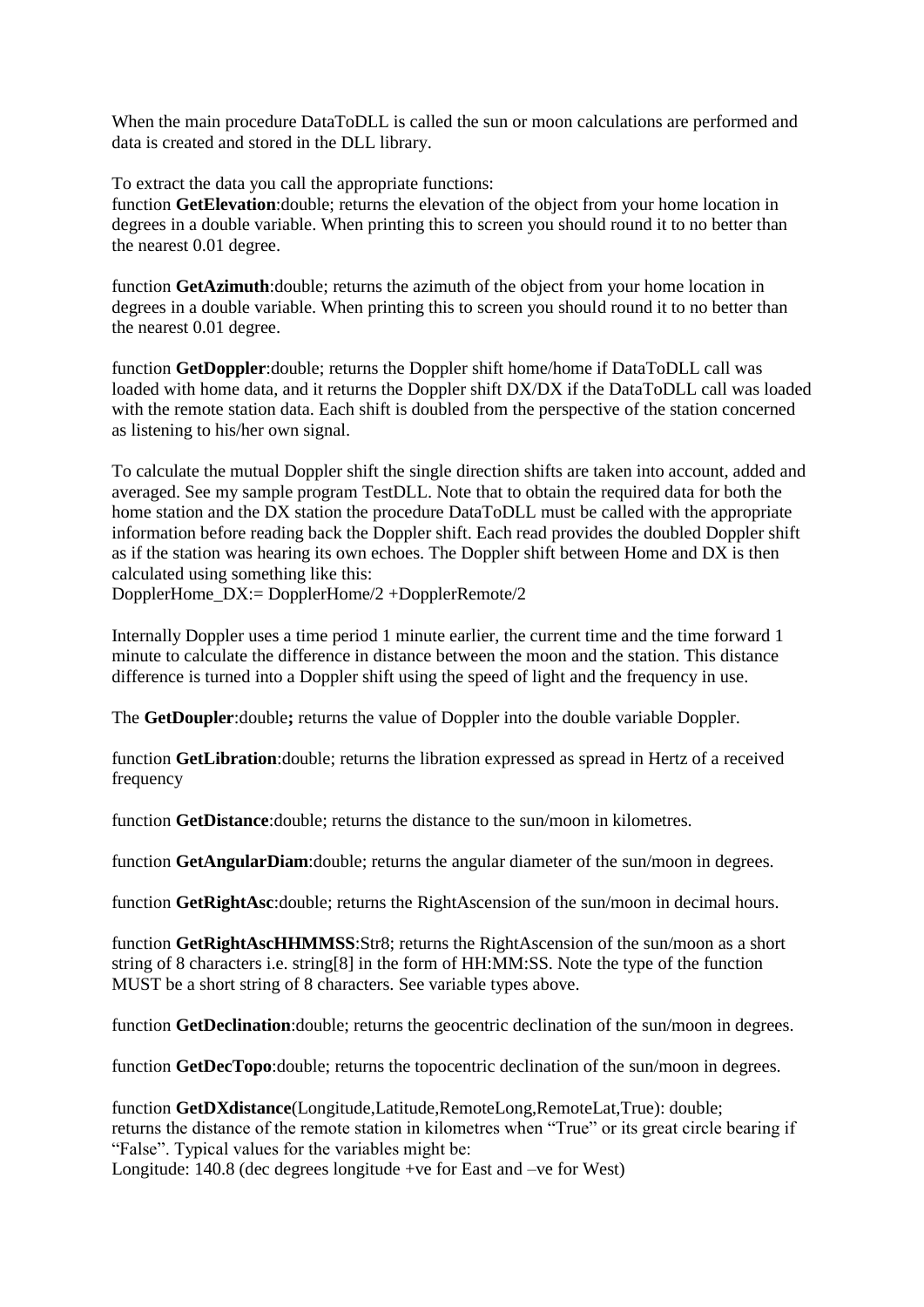Latitude: -37.8 (dec degrees Latitude +ve for Northern hemisphere, -ve for southern) RemoteLong: -122.00 (DX station longitude +ve for East and –ve for West) RemoteLatitude: 24.982 (DX station Latitude, +ve for N, -ve for S) Dist  $B$ : true (true = distance calculation in Km, false= bearing calculated in degrees)

function **GetPolarity**:double; returns the polarity shift as measured from a moon's perspective. See my example as to how to combine the readings from home station and DX station to identify the possible rotation required between the two antennas (Home and DX). The polarity is most easily read as a displacement  $+$  or  $-$  from the DX alignment so I have used an equation to extract it once each polarity is determined:

PolarityShift:=PolarityHome-PolarityRemote;

If PolarityShift>90 then PolarityShift:=PolarityShift-180;

The resultant is the direction the polarization of the home station must be rotated to match another station using the same polarization as you. Keep in mind that below 1296 MHz Faraday rotation can be such as to make this figure meaningless. Treat it as a guide.

function **GetDB**: double; returns the relative signal strength in dB compared with the mean position of the moon. The strength will be greater at Perigee and weaker at Apogee. This figure is an approximate guide as there are many other factors that affect signals. It takes into account the distance of the moon and the size of the moon.

The next two functions are routines that may prove useful in your program. function **GetLocator**(Latitude,Longitude:double):string[8]; returns the Locator for the station when the latitude and longitude is passed to the function.

function **GetLatLong**(Locator:Str8; LatOrLong:boolean):double; returns a latitude and longitude in decimal degrees from a provided locator. The routine is called with the Locator and a Boolean variable LatOrLong as parameters. Locator has six characters eg QF02ek and the LatOrLong variable is set true to recover the Latitude and false to recover the Longitude. Because of the nature of Locators the Lat and Long are approximate but sufficiently accurate for calculations provided by the DLL.

Example:

Latitude:=GetLatLong('QF02ek', true); sets Latitude to -37.5625 while Longitude:=GetLatLong('QF02ek',false); sets Longitude to 140.375

function **GetVersion**:double; returns the version number of the DLL as a double number. A typical external call might look like this: label27.Caption:='DLL version '+floattostr(GetVersion);

function **GetMoonPhase**:double; returns the phase of the moon in a number from 0-1. Label28.caption:='Moon phase '+floattostr(GetMoonPhase);

**0 to 0.49 is a waxing moon, 0.5 is full moon while 0.51 to 1.00 is a waning moon** The function takes two seconds to determine if the moon is waxing (growing) or waning (decreasing) in illumination, consequently the function must be in a time loop. The routine takes two seconds to settle. Phase and illumination are similar but phase takes into account the waxing and waning of the moon.

function **GetMoonIllum**:double; returns the illumination of the moon in a number from 0-1. Label29.caption:='Moon phase '+floattostr(GetMoonIllum);